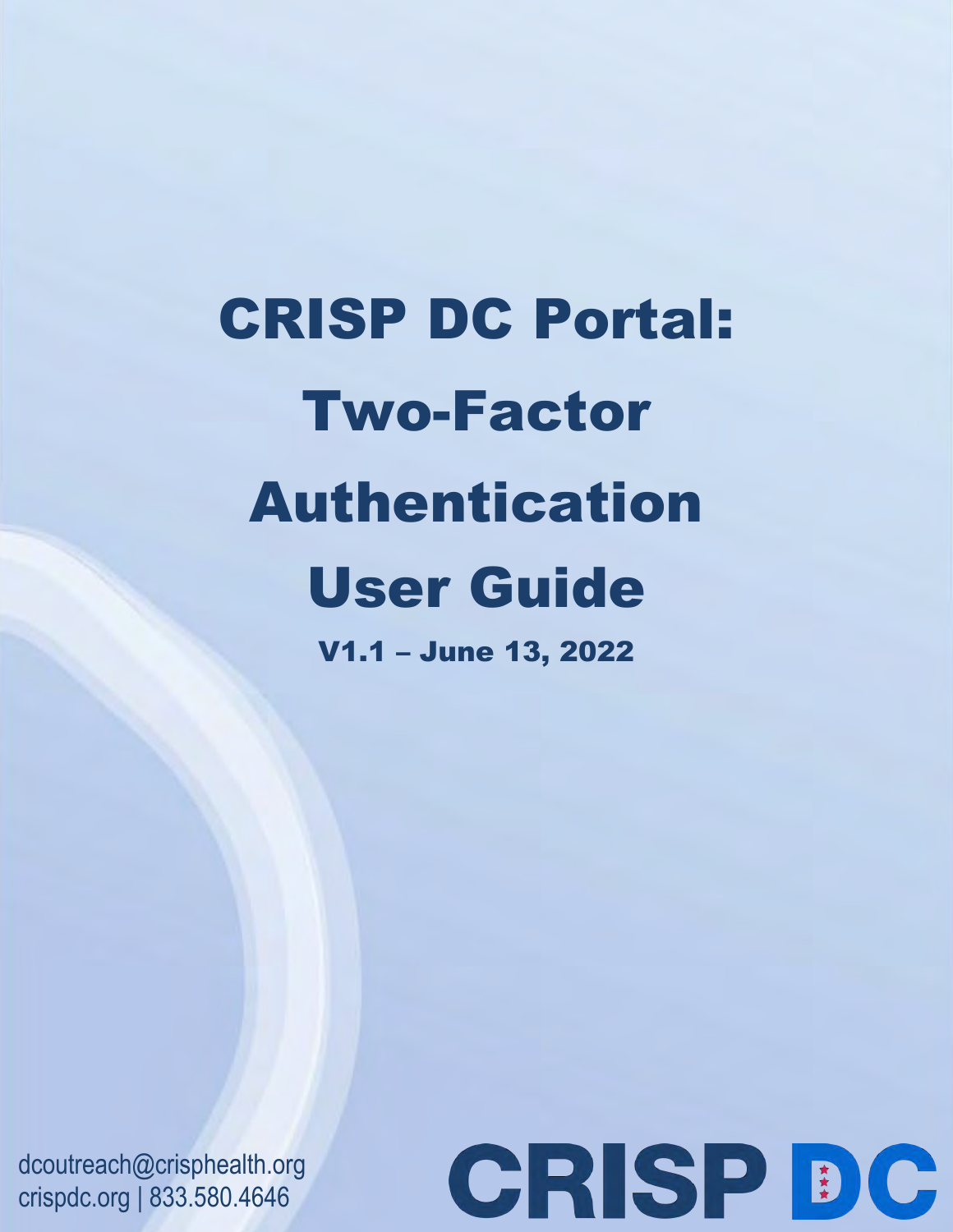

# **Contents**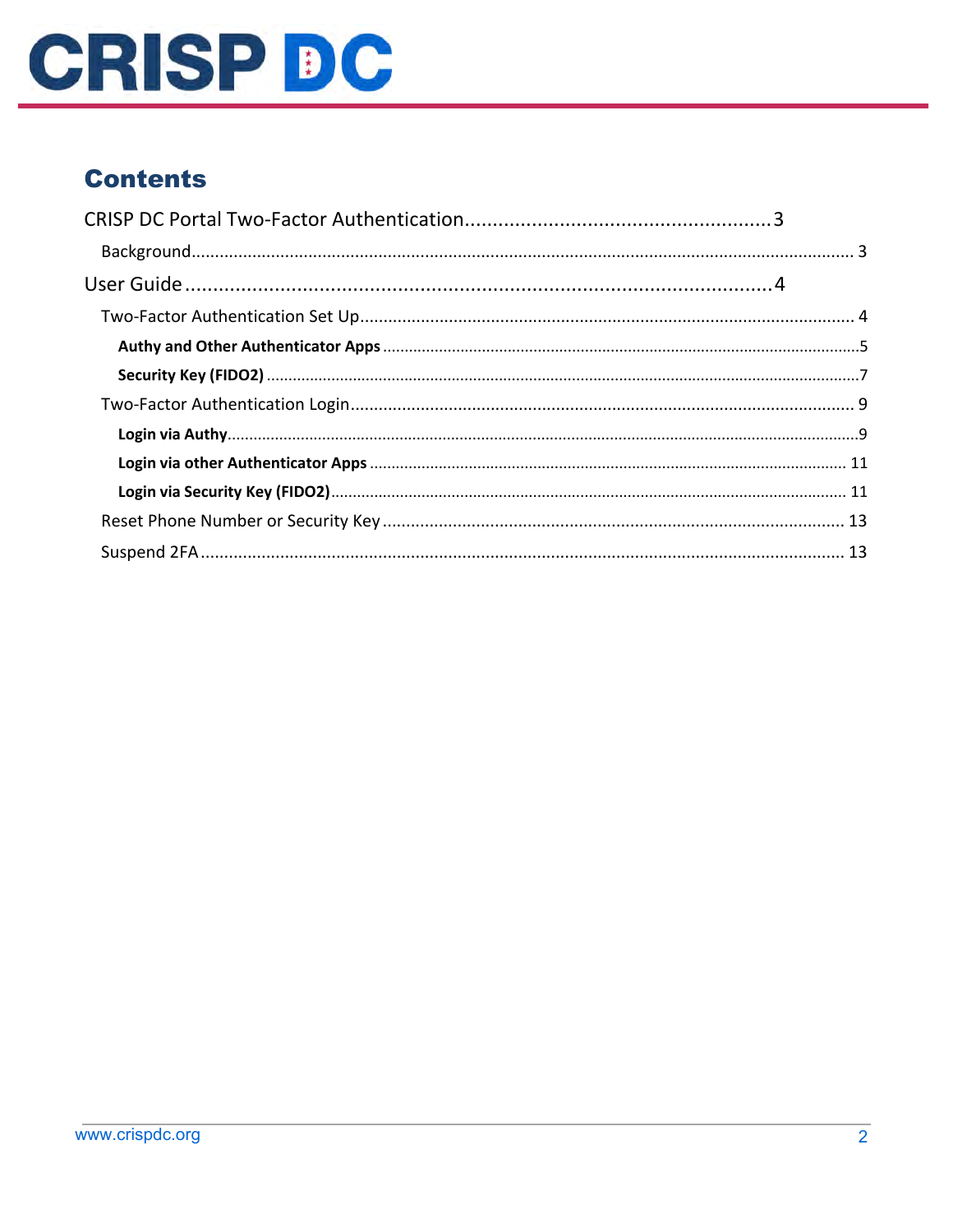

# <span id="page-2-0"></span>CRISP DC Portal Two-Factor Authentication

### <span id="page-2-1"></span>**Background**

As CRISP DC continues expanding our services, it is imperative that we ensure patient data is kept private and secure. A second factor for authentication (2FA) is now required for login to the CRISP DC Portal to improve security via the Authy App (or other approve authenticators as they are added to the system).

To log on:

- 1. Go to https://portal.crispdc.org and enter your username + password.
- 2. Enter your phone number to receive an activation text message (first time only).
- 3. Use the SMS text message link to download the Authy app.
- 4. Receive a push notification from the Authy app to approve log in.

Once activated, a push notification will appear on the user's cell phone via the Authy app to approve all future account login attempts. This user guide describes in detail the 2FA activation and login process, as well as how a user can login within cellular service or update outdated phone numbers.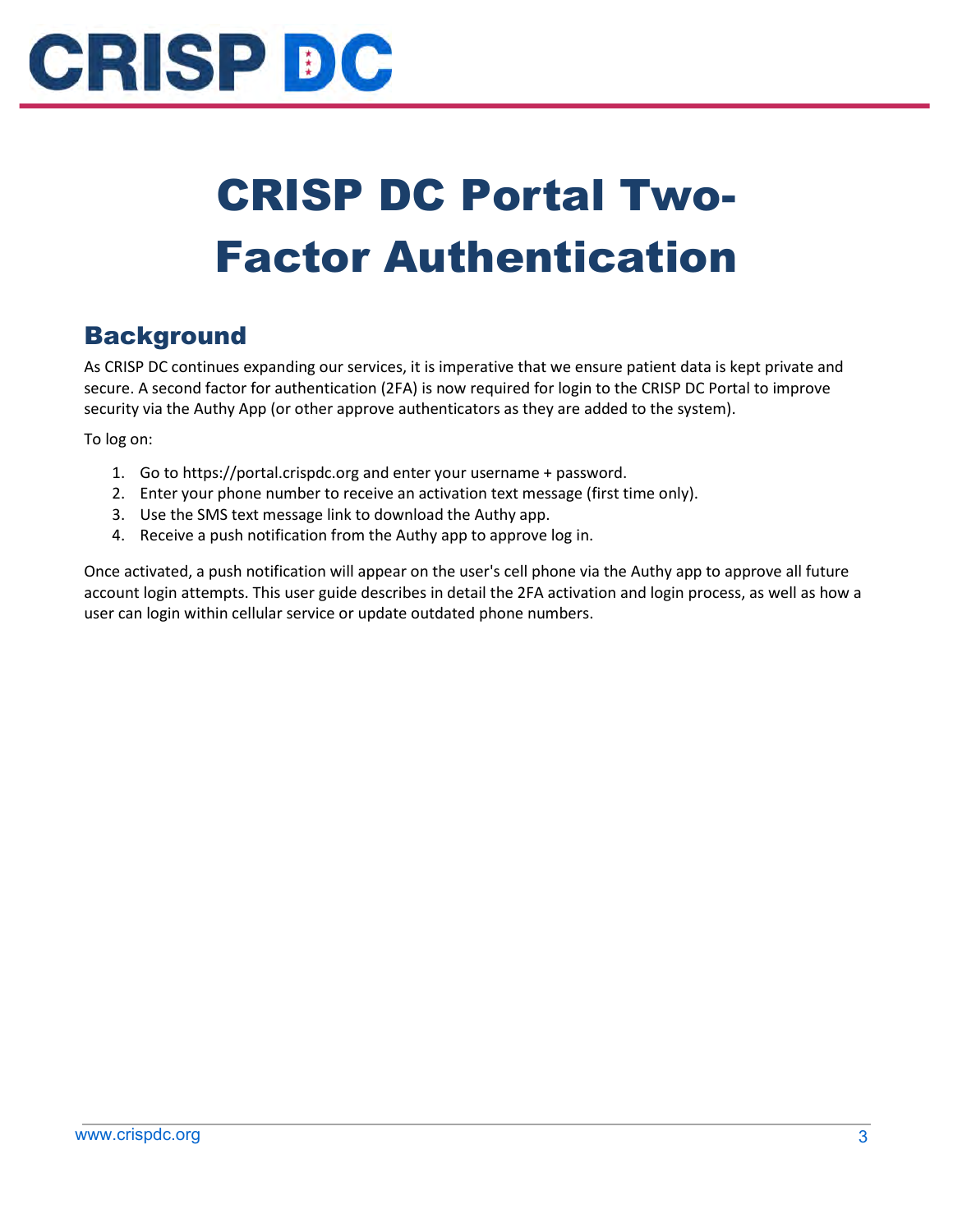

# User Guide

### <span id="page-3-1"></span><span id="page-3-0"></span>Two-Factor Authentication Set Up

Two-factor authentication feature is enabled for all new or existing CRISP DC Portal users. You as a user will be prompted to set up 2FA on your next CRISP DC Portal Login. You can access the CRISP DC Portal by logging into https://portal.crispdc.org with your User ID and password.



Questions or Concerns? Please contact the CRISP Customer Care Team at support@crisphealth.org or 877-952-7477.

© hMetrix



© hMetrix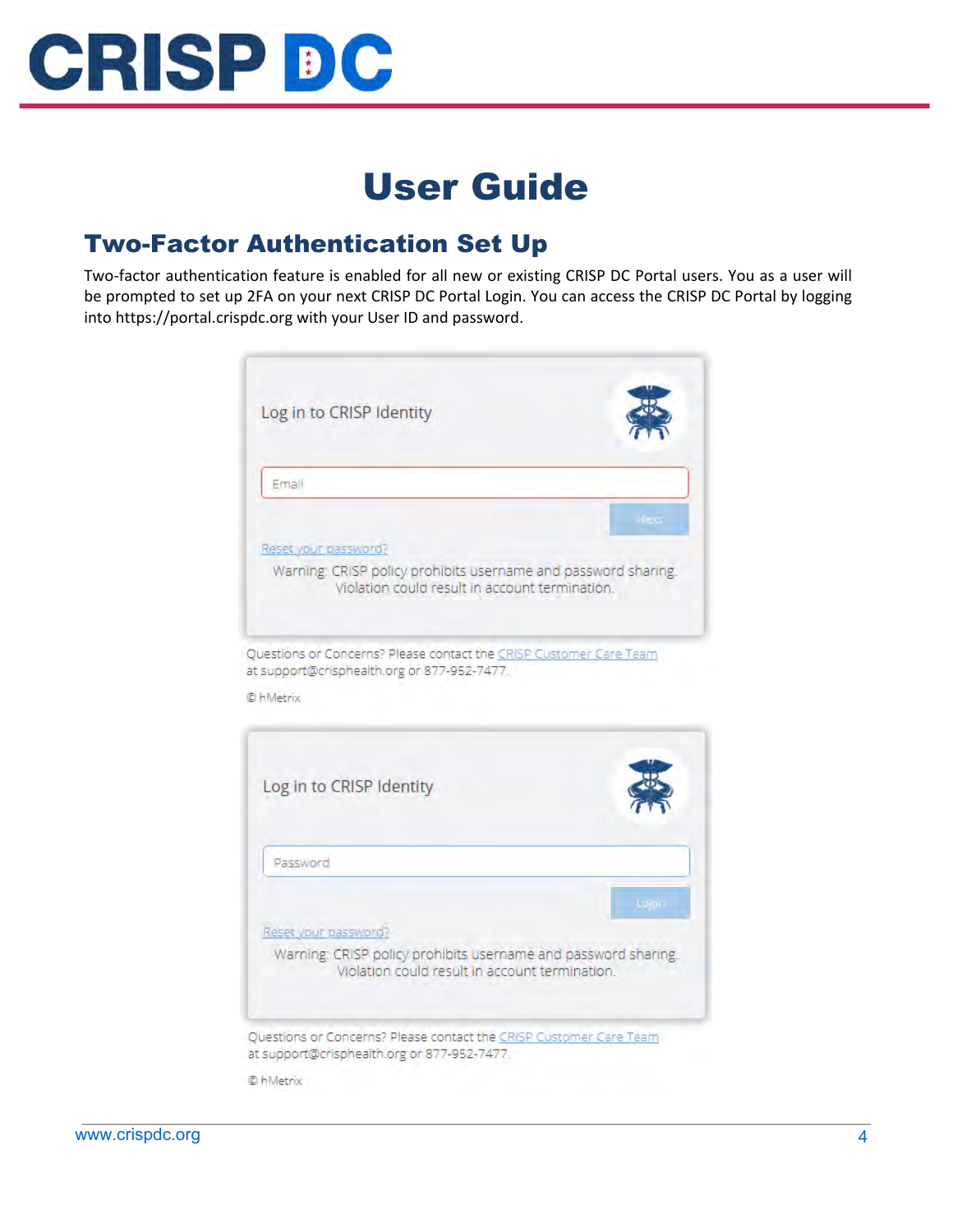

#### <span id="page-4-0"></span>Authy and Other Authenticator Apps

**Step 1**. You will be presented with a prompt to register for Two-Factor Authentication as shown in the figure below. If you are not ready to activate 2FA, you may skip activation for the next 5 days. After 5 days the activation of 2FA is mandatory, and the skip button will disappear.

|                               | Register For Two-Factor Authentication |                                  |
|-------------------------------|----------------------------------------|----------------------------------|
| Select 2FA method: ●          | Authy Push or Token                    |                                  |
| United States of America (+1) |                                        |                                  |
| Your Cellphone                |                                        |                                  |
| 2FA User Guide                | <b>Community</b>                       | MI Skip for now (<5 day(s) left) |

**Step 2**. Select 'Authy Push or Token' as the 2FA method from the dropdown list. The alternative of a security key (FIDO2) requires a hardware key. The security key option in discussed later in this guide.

**Step 3.** You may enter your cellular phone number and register phone number with 2FA by clicking the Register button. When you click the Register button, the CRISP DC Portal will validate that the phone number entered is a cellular phone number. If it is not a cellular phone number, a message is displayed, and you will be prompted to enter your cellular phone number once again. You can click Ok button and reenter the phone number.



**Step 4.** After the phone number has been validated, the Proceed to Activation screen shown in the below figure will be displayed. On clicking Proceed, an Authy account will be created with the given phone number and you will be taken a screen to 'Activate 2FA'. If you click the 'Cancel' button a message will be displayed and will return you to the 2FA Activation screen.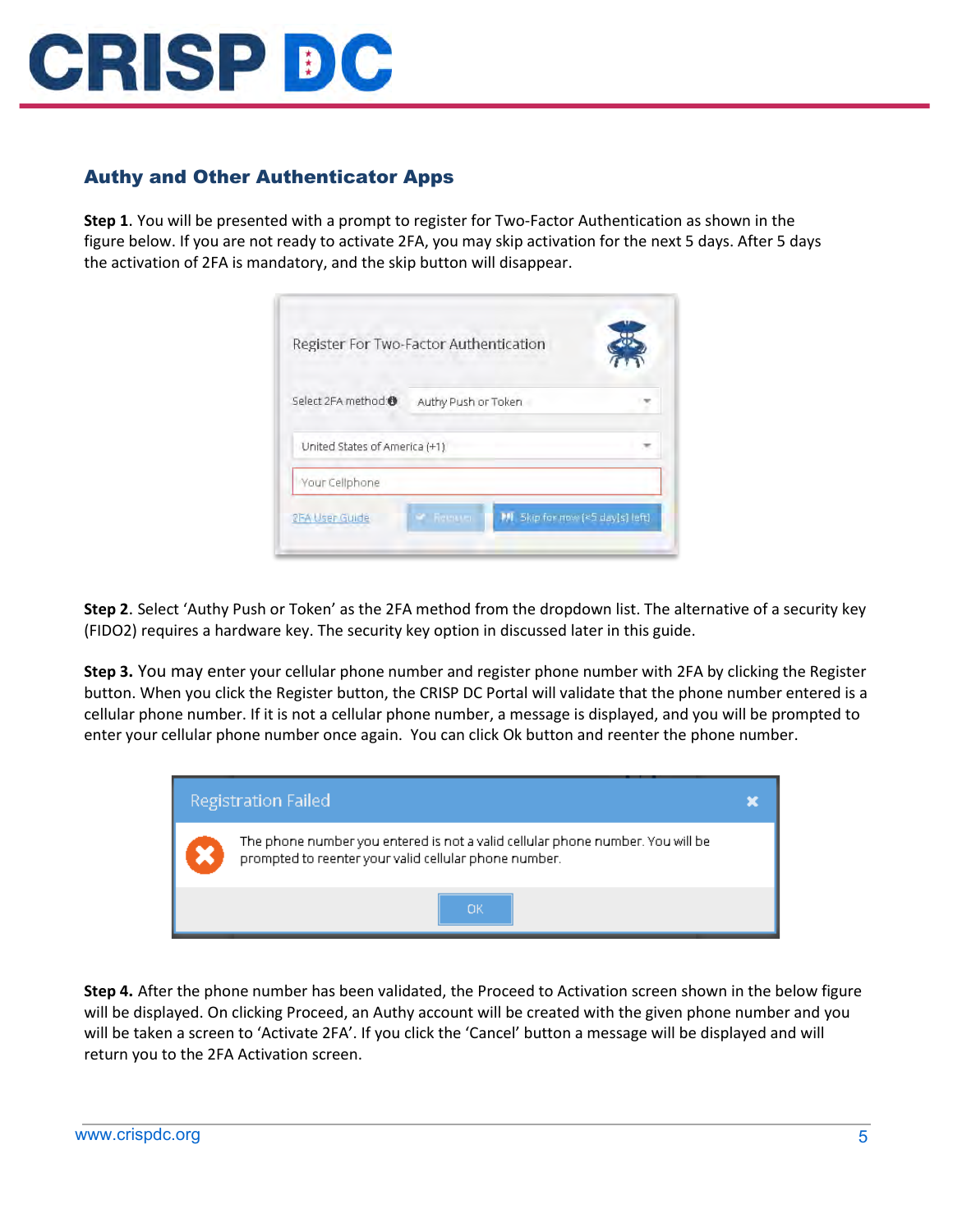# **CRISP DC**

| Proceed to Activation |                                                                                                                                                                                                                       |  |  |
|-----------------------|-----------------------------------------------------------------------------------------------------------------------------------------------------------------------------------------------------------------------|--|--|
|                       | Thank you! An SMS message with a link to install Authy on your phone will be sent to<br>Alternatively, visit https://authy.com/download/ from your phone to<br>install Authy. The use of Authy for 2FA is encouraged. |  |  |
|                       | Cancel<br>Proceed                                                                                                                                                                                                     |  |  |
|                       | Reenter Phone Number                                                                                                                                                                                                  |  |  |
|                       | Please reenter your valid cellular phone number.                                                                                                                                                                      |  |  |
|                       | <b>OK</b>                                                                                                                                                                                                             |  |  |

**Step 5**. Authy will send an SMS text message like the one shown below. Authy will autodetect the device type and redirect you to the appropriate download link. Clicking the link will prompt you to download the Authy application onto your registered device.

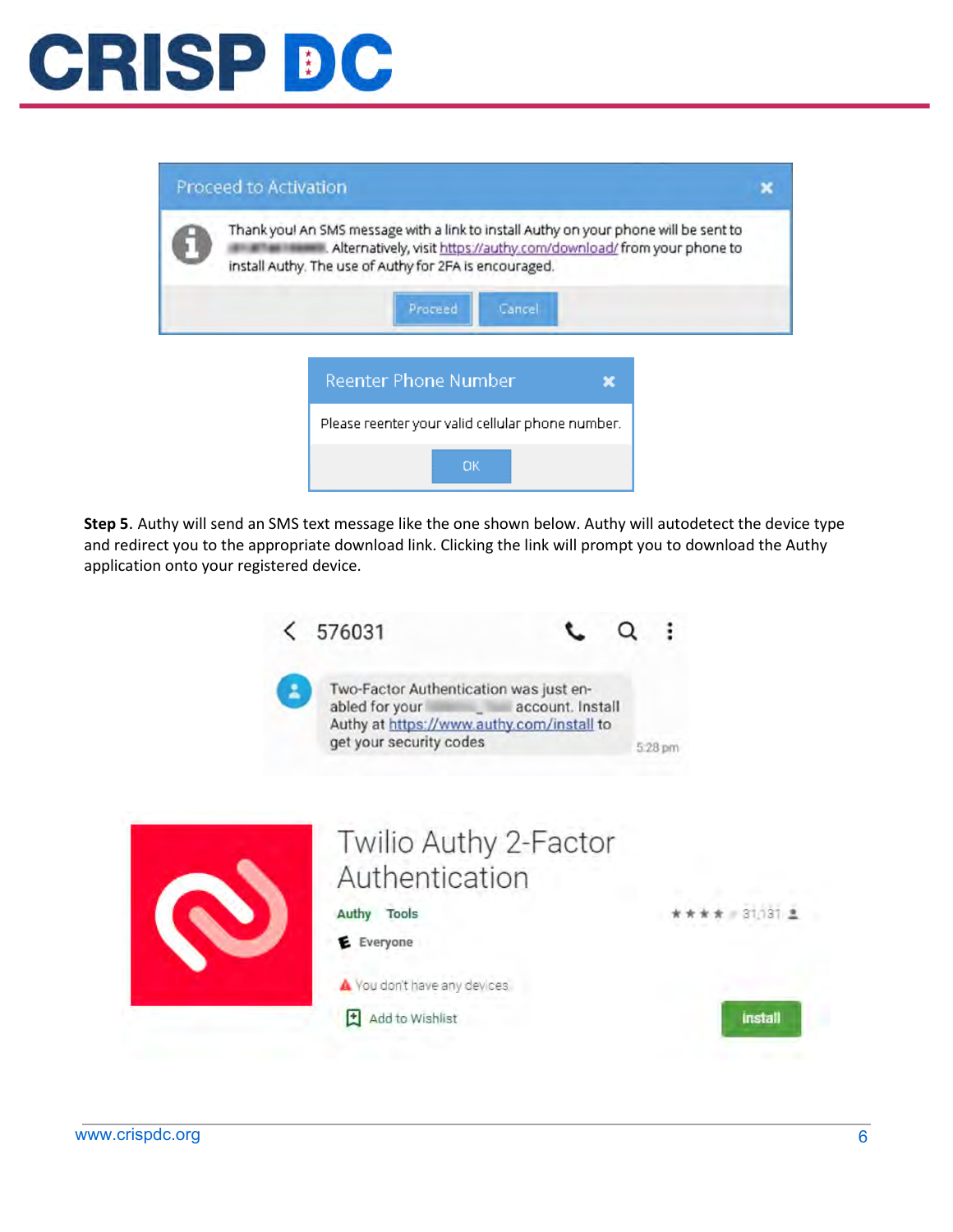

**Step 6.** Use of Authy app is strongly preferred. You can also use an alternative authenticator app, such as Google Authenticator or Microsoft Authenticator. The alternative authenticator app can be used by scanning the QR code in below figure. Please follow the instructions from the alternative authenticator app to scan the QR code.

To activate 2FA, you need to enter a 6-digit token in the Activate 2FA screen. This 6-digit token is available on the newly added CRISP DC LogOnce tab in the Authy app or the alternative authenticator app. You need to enter the 6 digit token in the textbox and clicking the

| Activate Two-Factor Authentication |                                                                            |  |
|------------------------------------|----------------------------------------------------------------------------|--|
| Preferred - Install Authy OR       | Scan the QR code<br>using an alternative<br>Authenticator app <sup>6</sup> |  |

Activate button. If the token is valid LogOnce will grant access to CRISP DC Portal. Otherwise, you need to reenter a valid token. If you refresh or close the browser tab before activation is complete, you need to start over again from the Registration screen.

#### <span id="page-6-0"></span>Security Key (FIDO2)

This method of two-factor authentication is the most secure. It requires a hardware or software key that conforms to the FIFO2 standard. Examples are YubiKey, Google Titan, and Feitian ePass FIDO2 security keys. The instructions below assume that you are in possession of such a key and have configured a pin on the key. Please note that a security key cannot be copied or duplicated. Backups of the key are not possible. The key is unique and cannot be substituted with another key.

**Step 1**. You will be presented with the prompt to register Two-Factor Authentication as shown in the figure below. If you are not ready to activate 2FA, you may skip activation for the next 5 days. After 5 days the activation of 2FA is mandatory, and the skip button will disappear.

|                    | Register For Two-Factor Authentication                     |                                 |
|--------------------|------------------------------------------------------------|---------------------------------|
| Select 2FA method: | Security Key (FIDO2)                                       |                                 |
|                    | Insert your security key (e.g. Yubikey) and click register |                                 |
| 2FA User Guide     | Register                                                   | M Skip for now (<5 day(s) left) |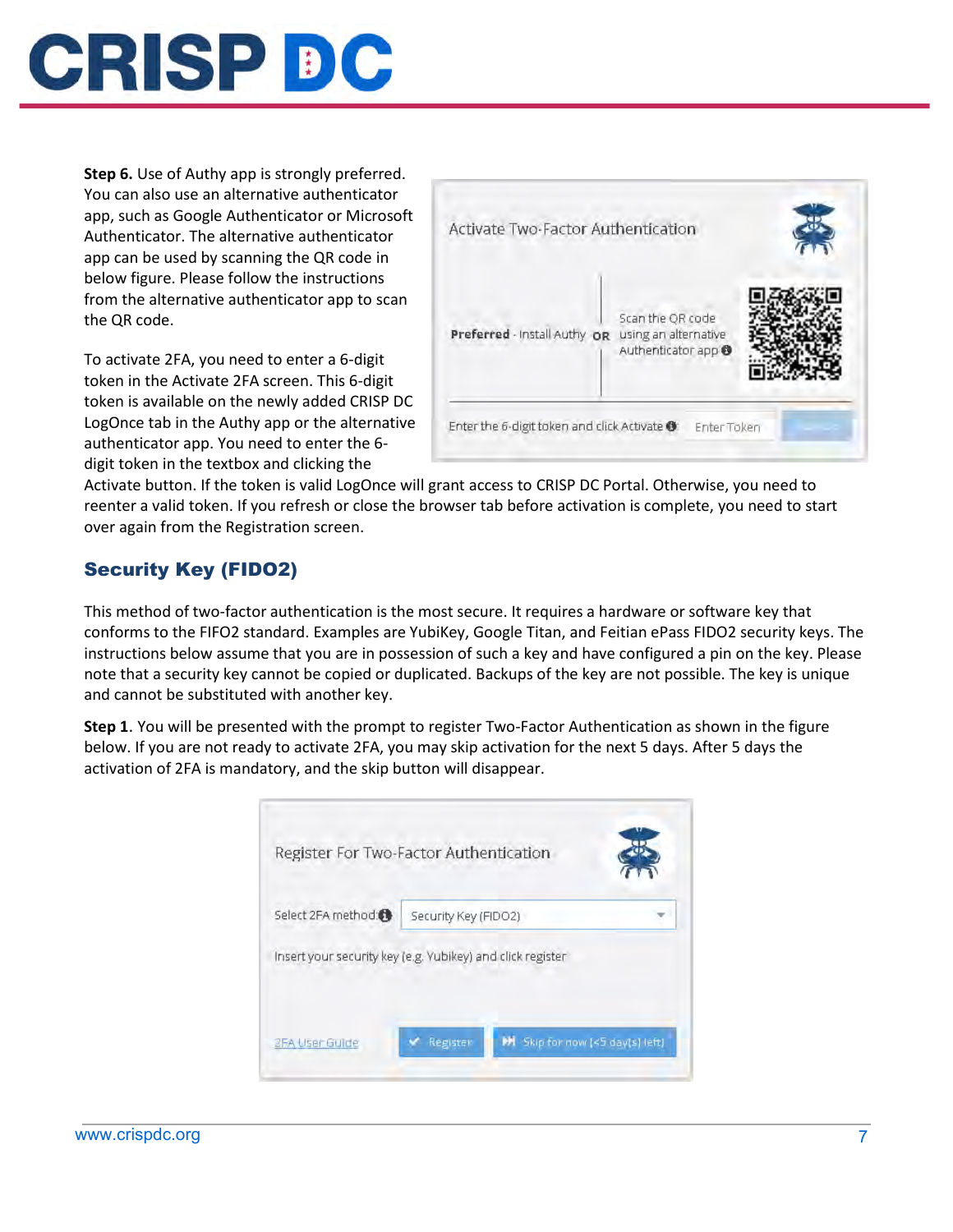

**Step 2**. Select 2FA method as 'Security Key (FIDO2)' from the dropdown list.

**Step 3**. Insert the security key into the USB port and click the register button to register the key with the CRISP Portal.

**Step 4**. You will be presented with a security screen like the one below. You need to enter the pin and click OK to continue. Please note that the screen depends on the operating system you are using.

| Windows Security                                         | × |  |  |
|----------------------------------------------------------|---|--|--|
| Making sure it's you                                     |   |  |  |
| Set up your security key to sign in to<br>as             |   |  |  |
| This request comes from Chrome, published by Google LLC. |   |  |  |
| Please enter your security key PIN.                      |   |  |  |
| PIN                                                      |   |  |  |
| <b>Change PIN</b>                                        |   |  |  |
|                                                          |   |  |  |
| OK<br>Cancel                                             |   |  |  |
|                                                          |   |  |  |

**Step 5**. You will be prompted to touch the security key's button or biometric scanner. Once you do so, the key will be registered against your LogOnce account and you will be redirected to the CRISP DC Portal.



If you refresh or close the browser tab before registration is complete, you need to start over again.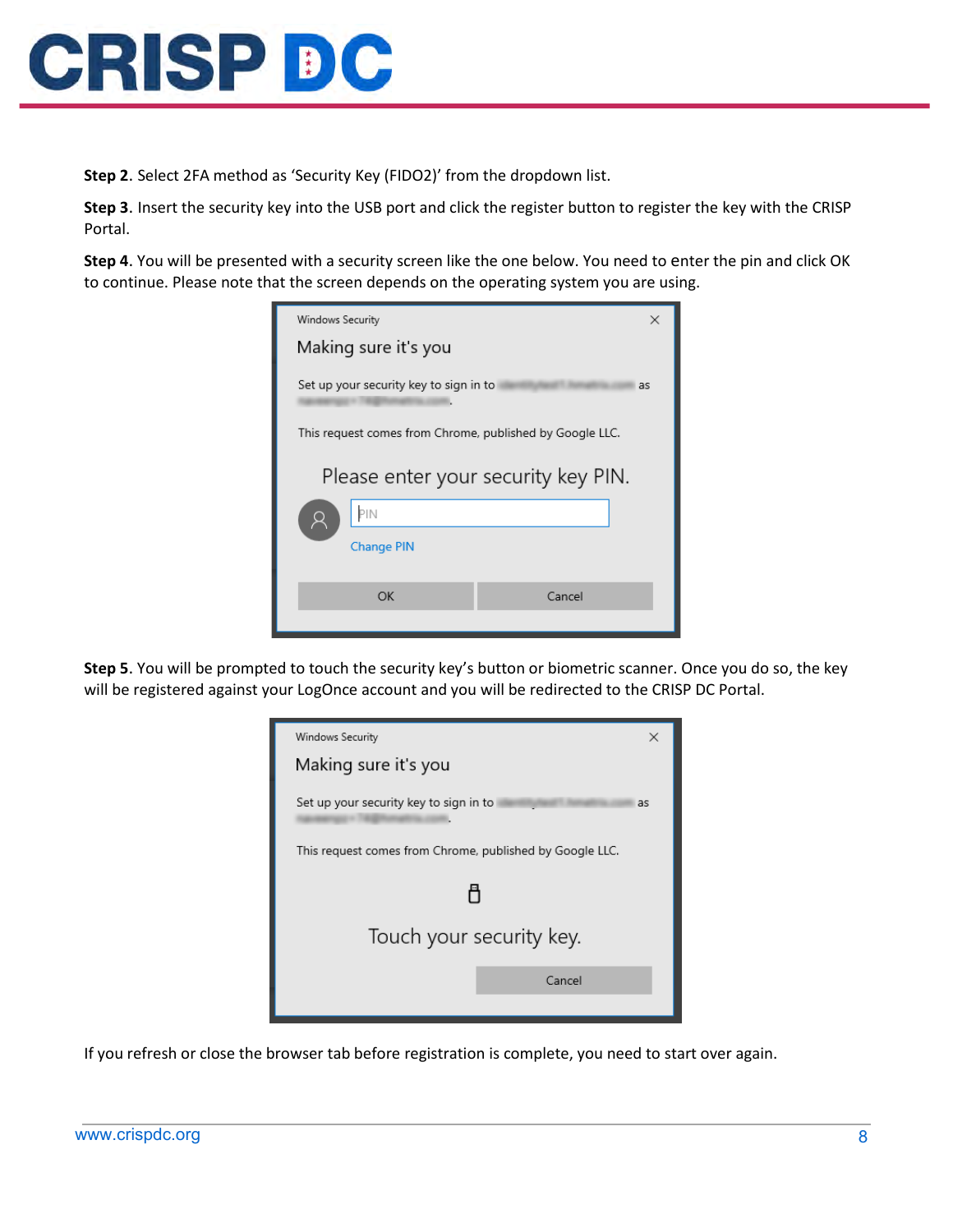

### <span id="page-8-0"></span>Two-Factor Authentication Login

Once 2FA has been activated, when you access the CRISP DC Portal by logging int[o https://portal.crispdc.org](https://portal.crispdc.org/) with your User ID and password, you will have the option of verifying 2FA via a push notification that appears on your cell phone via the Authy app, entering the 6-digit token from your chosen Authenticator app, or using a hardware security key. For all future account login attempts you need to follow the steps described below.

#### <span id="page-8-1"></span>Login via Authy

#### Push Authentication

**Step 1.** If you have registered with the Authy app, you may retrieve pending Push transactions by opening the Authy app. You should verify the information presented on the Authy Authenticator screen before clicking Approve. Should you not recognize the Push request, you should click Deny. If you click Approve, the CRISP DC Portal will grant access to the Landing Page. If you click Deny in the Authenticator app, then the CRISP DC Portal will deny the log in and you will be redirected to the Login page.



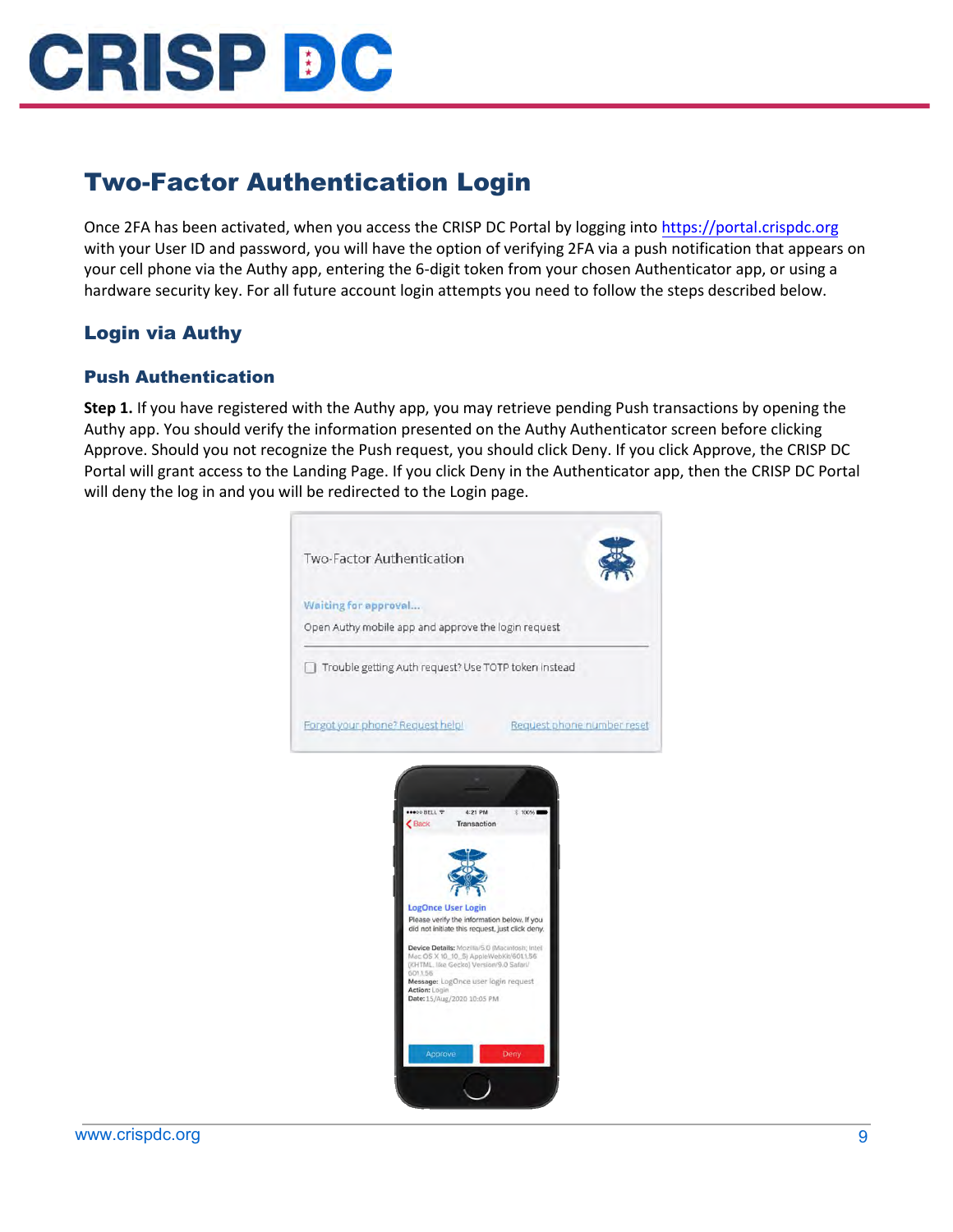

#### TOTP Authentication

Authy's Push notification system requires cellular connectivity. **T**ime-based **O**ne-**T**ime **P**assword (TOTP) allows you to authenticate in CRISP DC Portal without cellular connectivity on your phone. You can generate a TOTP in the Authy application and enter the TOTP token into the CRISP DC Portal instead of the Push approval. The steps below describe the process of user login with TOTP 2FA number.

**Step 1.** After login to CRISP DC Portal, on the 2FA screen if you have not received the push notification from Authy due to some reason, you can use the TOTP token Authy app to verify your identity.

**Step 2.** You can click to check the option box next to 'Trouble receiving an Auth request? Use TOTP Token Instead".



**Step 3.** Then you can generate the TOTP token by opening the Authy application on your phone and selecting the CRISP Portal tab. The screen will display a token that changes every 30 seconds as shown below.



**Step 4.** Enter the TOTP token and click Verify to enter the CRISP Portal.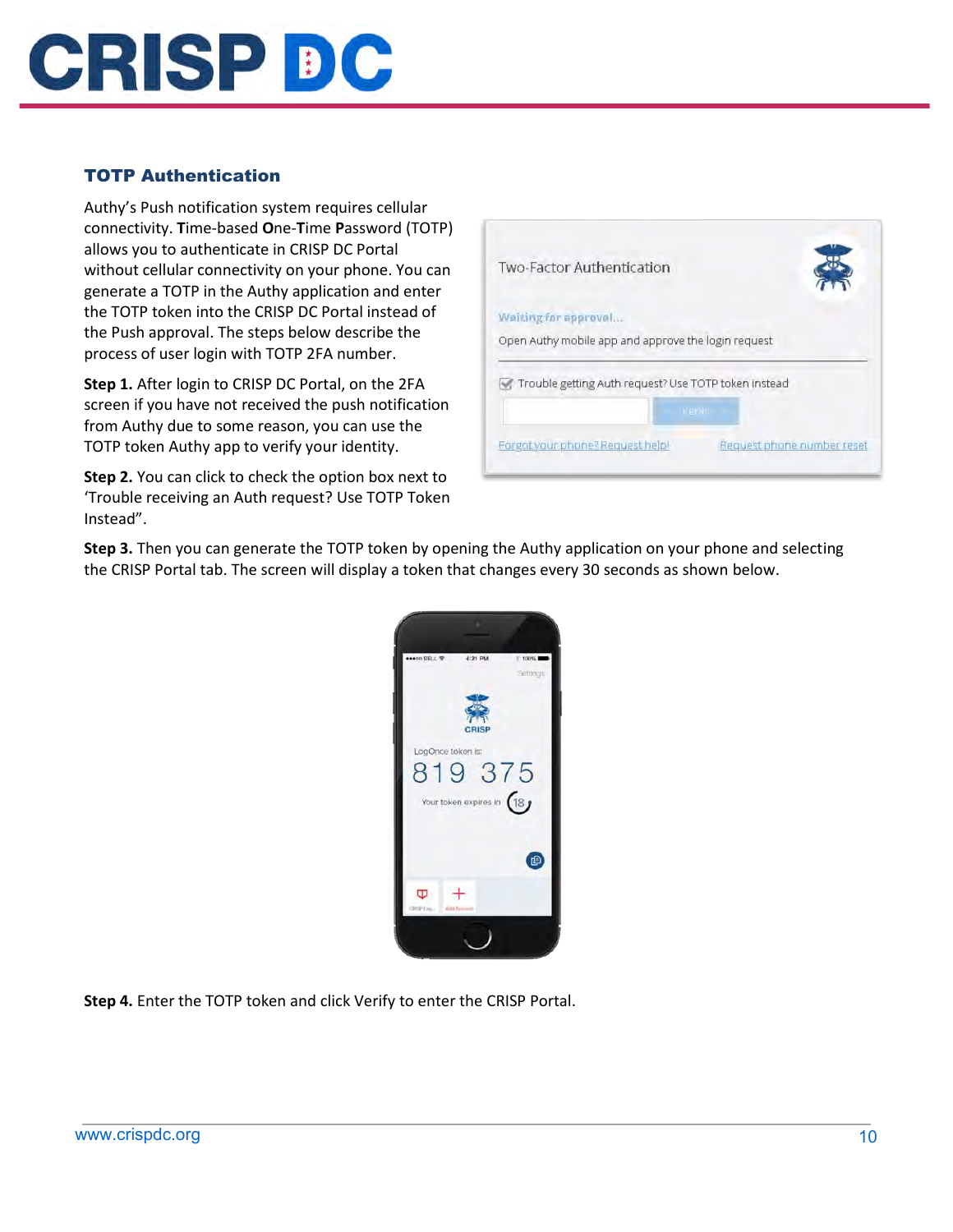# **CRISP DC**

#### <span id="page-10-0"></span>Login via other Authenticator Apps

If you activated 2FA using an alternative authenticator app such as Google or Microsoft Authenticator, you need to follow the steps described below. A **T**ime-based **O**ne-**T**ime **P**assword (TOTP) allows you to authenticate in CRISP Portal without cellular connectivity on your phone in the same way it works for the Authy app.

**Step 1.** After login to CRISP Portal, you will be redirected to a screen like the one below.

**Step 2.** Generate the 6-digit TOTP token using the registered Authenticator application on your phone.

**Step 3.** Enter the token and click Verify complete 2FA.

| Two-Factor Authentication                          |              |                            |
|----------------------------------------------------|--------------|----------------------------|
| Enter the 6-digit token from the Authenticator app |              |                            |
| Enter Token                                        | <b>Merik</b> |                            |
| Forgot your phone? Request help!                   |              | Request phone number reset |

#### <span id="page-10-1"></span>Login via Security Key (FIDO2)

If you activated 2FA using a security key, you need to follow the steps described below. You need to use the same key that you registered with the CRISP DC Portal. No other key will work.

**Step 1**. After entering your username and password in the CRISP DC Portal, you will be redirected to a security screen like the one below. Please insert the key in your computers USB port. You need to enter the pin and click OK to continue.

| Windows Security                                         | $\times$ |  |  |
|----------------------------------------------------------|----------|--|--|
| Making sure it's you                                     |          |  |  |
| Please sign in to<br>ı.                                  |          |  |  |
| This request comes from Chrome, published by Google LLC. |          |  |  |
| Please enter your security key PIN.                      |          |  |  |
| PIN                                                      |          |  |  |
| <b>Change PIN</b>                                        |          |  |  |
| OK<br>Cancel                                             |          |  |  |
|                                                          |          |  |  |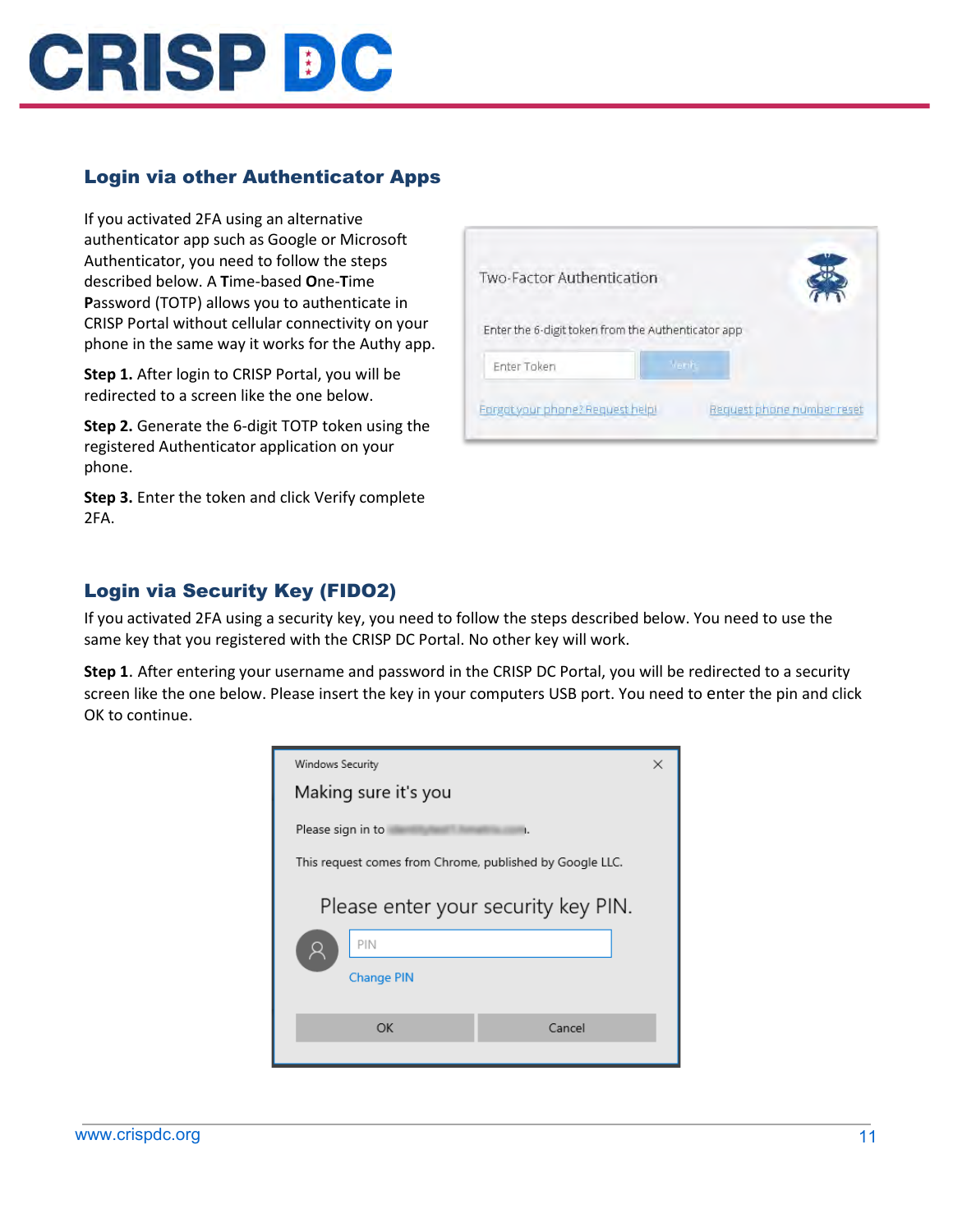

**Step 2**. You will be prompted to touch the security key's button or biometric scanner. Once you do so and the key is validated, you will be redirected to the CRISP DC Portal.



**Step 3**. If you have temporarily forgotten your security key or lost it and you would like to replace it, click Cancel to request a suspension of 2FA or a reset key request.

**Step 4**. You will be redirected to the screen below. At the bottom of the screen, you will see the two options for requesting help when you have forgotten you key and a reset key request. The Retry button will redirect you to Step 1 and clicking the Cancel button will redirect you to the login screen.